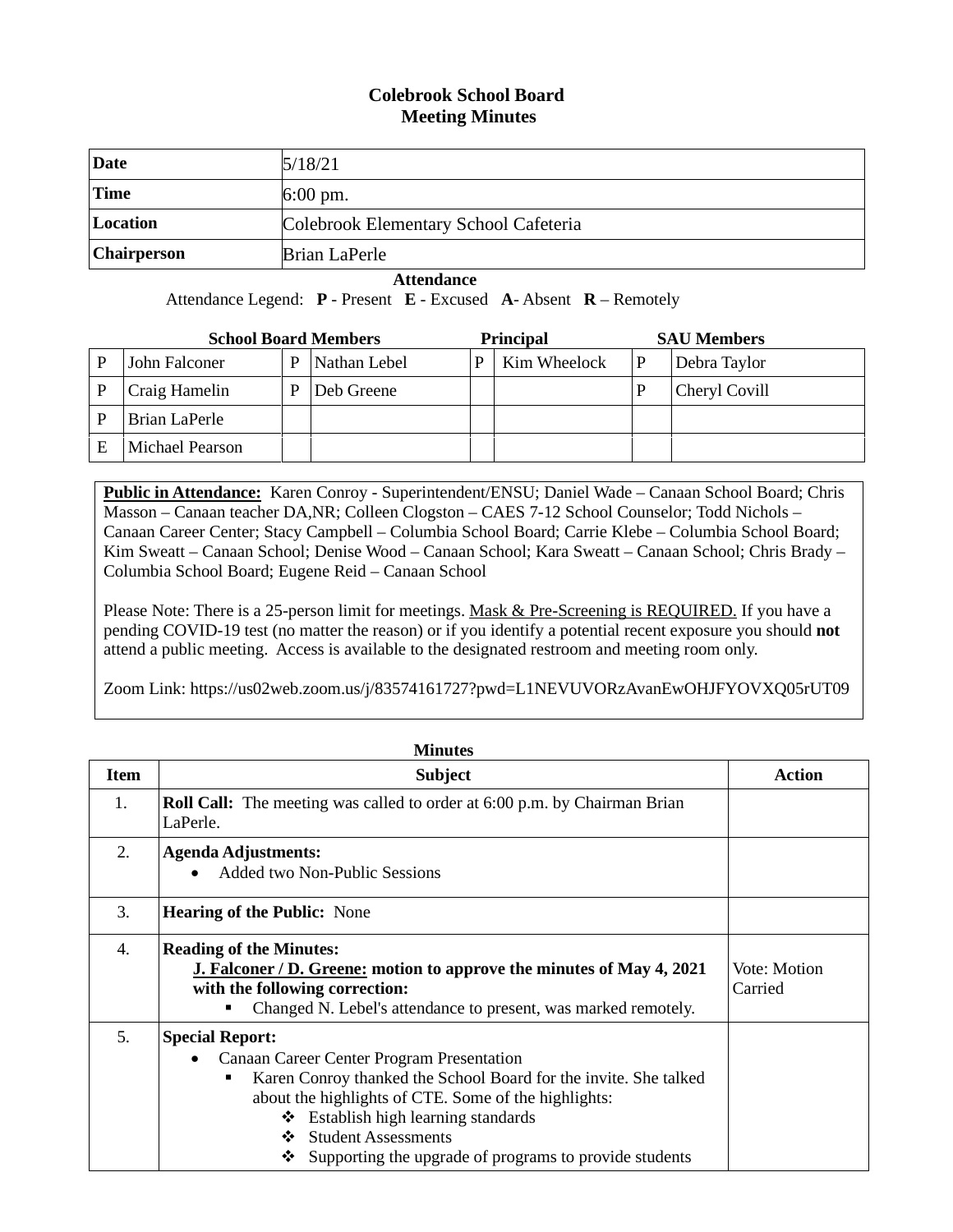|    | with skills                                                                                                         |                         |
|----|---------------------------------------------------------------------------------------------------------------------|-------------------------|
|    | ❖ Providing Professional development for faculty to stay                                                            |                         |
|    | current with new approaches to instructional strategies.                                                            |                         |
|    | Develop collaborative relationships between educators,                                                              |                         |
|    | businesses, industry stakeholders, students, and community                                                          |                         |
|    | members.                                                                                                            |                         |
|    | Looking to hire a full-time CTE director<br>٠                                                                       |                         |
|    | Karen mentioned 3 different programs the CTE offers<br>٠                                                            |                         |
|    | $\bullet$ Middle School – explorative program                                                                       |                         |
|    | ▶ Pre-Tech Foundational Program                                                                                     |                         |
|    | $\triangleright$ Technical Education Program                                                                        |                         |
|    | Career Clusters-represents 79 career pathways to help                                                               |                         |
|    | learners navigate                                                                                                   |                         |
|    | $\triangle$ Approved programs in VT & NH                                                                            |                         |
|    | > Advanced Integrated Manufacturing                                                                                 |                         |
|    | $\triangleright$ Building trades & Restoration Carpentry                                                            |                         |
|    | $\triangleright$ Business Administration & Technology                                                               |                         |
|    | $\triangleright$ Diversified Agriculture & Natural Resources                                                        |                         |
|    | $\triangleright$ Fire & Emergency Medical Services.                                                                 |                         |
|    | The rest of the Canaan School teachers spoke on their CTE                                                           |                         |
|    | programs and the benefits. Mr. Reid handed out the handout of his                                                   |                         |
|    | program.<br>The Colebrook Board had questions and they were answered<br>٠                                           |                         |
|    | accordingly.                                                                                                        |                         |
|    |                                                                                                                     |                         |
| 6. | <b>Unfinished Business:</b>                                                                                         |                         |
|    | <b>APP Plans</b>                                                                                                    |                         |
|    | ❖ Contingency plan regarding enrollment                                                                             |                         |
|    | J. Falconer mentioned the article that APP placed in the                                                            |                         |
|    | paper that they are looking for any type of space that can<br>accommodate 100 units either in Colebrook or up to 30 |                         |
|    | minutes away. Also looking at ways to increase child                                                                |                         |
|    | care services for employees and provide substance abuse                                                             |                         |
|    | and rehabilitation services.                                                                                        |                         |
|    | B. LaPerle asked the board members their thoughts on the CTE                                                        |                         |
|    | presentation. Good discussion                                                                                       |                         |
|    | $\triangleleft$ Chris Brady – the Columbia School Board chair, mentioned that                                       |                         |
|    | everyone needs to work together with other boards.                                                                  |                         |
| 7. | <b>New Business:</b>                                                                                                |                         |
|    | $RFP$ - Technology Equipment – C. Covill received no bids, will bring<br>$\bullet$                                  |                         |
|    | back                                                                                                                |                         |
|    | $RFP - Laptops - C$ . Covill passed out the bid sheet with a bid from Dell                                          |                         |
|    | & SHI. The sheet included Justin Falconer's recommendation.                                                         |                         |
|    | J. Falconer / D. Greene: motion to go with what Justin Falconer                                                     | Vote: Motion            |
|    | recommended on the bid sheet.                                                                                       | Carried                 |
|    | $REF$ – Fuel – due in on $5/20/21$ – approve the best option for the district.                                      |                         |
|    | J. Falconer / N. Lebel: motion to authorize Superintendent Debra Taylor                                             | Vote: Motion            |
|    | and Business Administrator Cheryl Covill to award the fuel bids to what                                             | Carried                 |
|    | they feel best for the district.                                                                                    |                         |
|    | Kitchen Equipment $-$ C. Covill mentioned she has received 2 quotes.                                                |                         |
|    | J. Falconer / N. Lebel: motion to authorize Cheryl Covill to review the                                             | Vote: Motion<br>Carried |
|    | quotes for the kitchen equipment and take care of it.                                                               |                         |
| 8. | <b>Other Business: None</b>                                                                                         |                         |